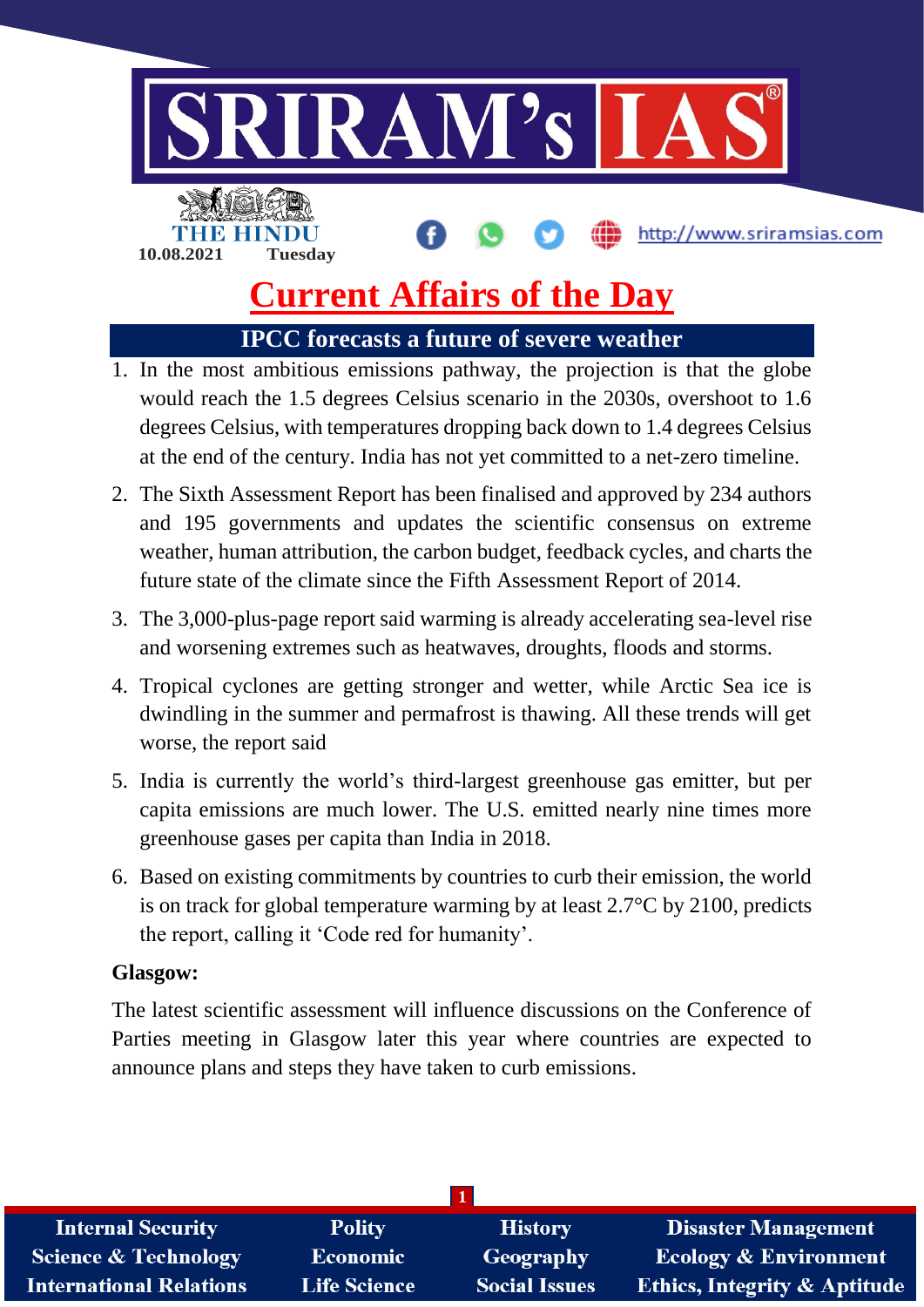

presidency, Prime Minister chaired a debate on maritime security.

#### **Enhancing Maritime Security**

- 1. The UNSC adopted a 'Presidential [India's] Statement' which reaffirmed that the United Nations Convention on the Law of the Sea (UNCLOS) establishes the legal framework for maritime activities.
- 2. Prime Minister Modi outlined a five-principle framework for the debate. The first was removing barriers to maritime trade. In this context, Mr Modi highlighted SAGAR ('Security and Growth for all in the Region') — a 2015 Indian framework for regional maritime security.
- 3. Second, Mr Modi said, maritime disputes "should be resolved peacefully and in accordance with international law," adding that this was "extremely important for promoting mutual trust and confidence, and ensuring global peace and stability",
- 4. Mr Modi underlining the need for maritime disputes to be resolved peacefully is presumably aimed at China's actions in the South China Sea, where it has militarized islands and unilaterally enforced its claims over disputed waters.
- 5. The third principle Mr Modi proposed is that countries jointly tackle maritime threats from non-state actors and natural disasters.
- 6. Fourth, he said the maritime environment and marine resources needed to be conserved, highlighting pollution from plastic waste and oil spills.
- 7. Fifth, Mr Modi called for responsible maritime connectivity, saying a structure was required to boost maritime trade, with the development of global norms and standards.

# **Glaciers will keep shrinking: IPCC report**

- 1. Glaciers in the Hindu Kush Himalayan (HKH) region will keep shrinking and the snow cover will retreat to higher altitudes, the latest IPCC report said.
- 2. The Sixth Assessment Report (AR6) of the Intergovernmental Panel on Climate Change (IPCC), approved by 195 member countries, warned that

| <b>Internal Security</b>        | <b>Polity</b>       | <b>History</b>       | <b>Disaster Management</b>              |
|---------------------------------|---------------------|----------------------|-----------------------------------------|
| <b>Science &amp; Technology</b> | <b>Economic</b>     | Geography            | <b>Ecology &amp; Environment</b>        |
| <b>International Relations</b>  | <b>Life Science</b> | <b>Social Issues</b> | <b>Ethics, Integrity &amp; Aptitude</b> |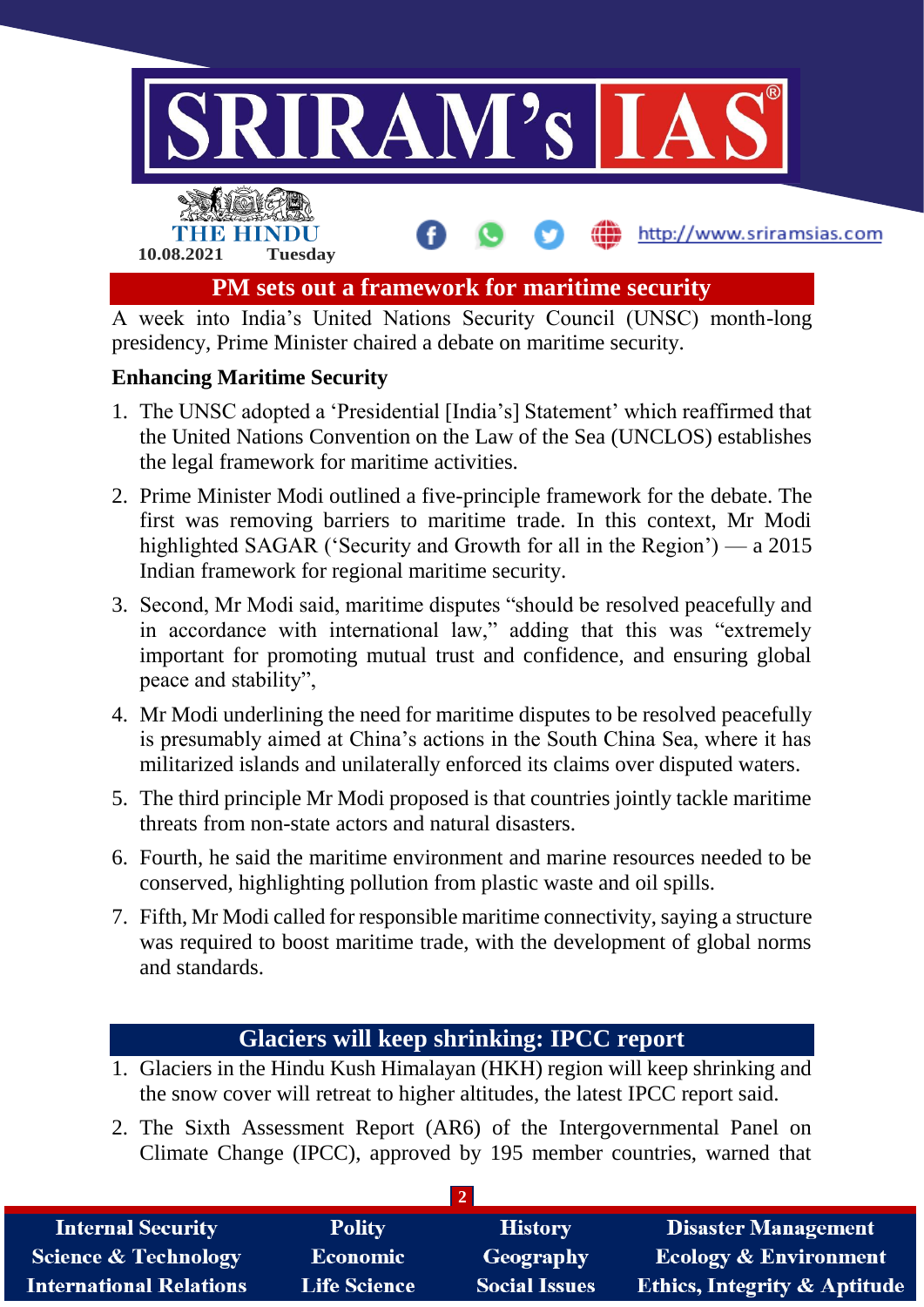

extreme precipitation is projected to increase in major mountainous regions with potential cascading consequences of floods, landslides and lake outbursts in all scenarios.

- 3. Snow-covered areas and snow volumes will decrease during the 21st century, snowline elevations will rise and glacier mass is likely to decline with greater mass loss in higher greenhouse gas emission scenarios.
- 4. Rising temperatures and precipitation can increase the occurrence of glacial lake outburst floods and landslides over moraine-dammed lakes.
- 5. According to the report, mountain glaciers will continue to shrink and permafrost to thaw in all regions where they are present.

#### **Parliament passes Bills on tribunal reforms, taxation**

- 1. Parliament cleared three Bills to abolish several appellate tribunals, to end the retrospective tax on indirect transfer of Indian assets, and create a new Central University in Ladakh.
- 2. The first of the three Bills to be cleared, the Tribunals Reforms (Rationalisation and Conditions of Service) Bill, 2021 would help in removing an extra layer of adjudication.
- 3. There were still some key flaws in the Bill, including the fact that short tenures of the members would ensure executive hold on the tribunals.
- 4. The government wants to remove certain tribunals, which will increase the burden of the High Courts.

## **₹11,000 crores for self-sufficiency in edible oil production: PM**

- 1. The Centre will spend  $\overline{311,000}$  crores on a new mission to ensure selfsufficiency in edible oil production at a time when India's dependence on expensive imports has driven retail oil prices to new highs, Prime Minister Narendra Modi said.
- 2. This financial outlay for the National Mission on Edible Oil-Oil Palm (NMEO-OP) will be over a five-year period, Agriculture Ministry officials later said.

| <b>Internal Security</b>        | <b>Polity</b>       | <b>History</b>       | <b>Disaster Management</b>              |
|---------------------------------|---------------------|----------------------|-----------------------------------------|
| <b>Science &amp; Technology</b> | <b>Economic</b>     | Geography            | <b>Ecology &amp; Environment</b>        |
| <b>International Relations</b>  | <b>Life Science</b> | <b>Social Issues</b> | <b>Ethics, Integrity &amp; Aptitude</b> |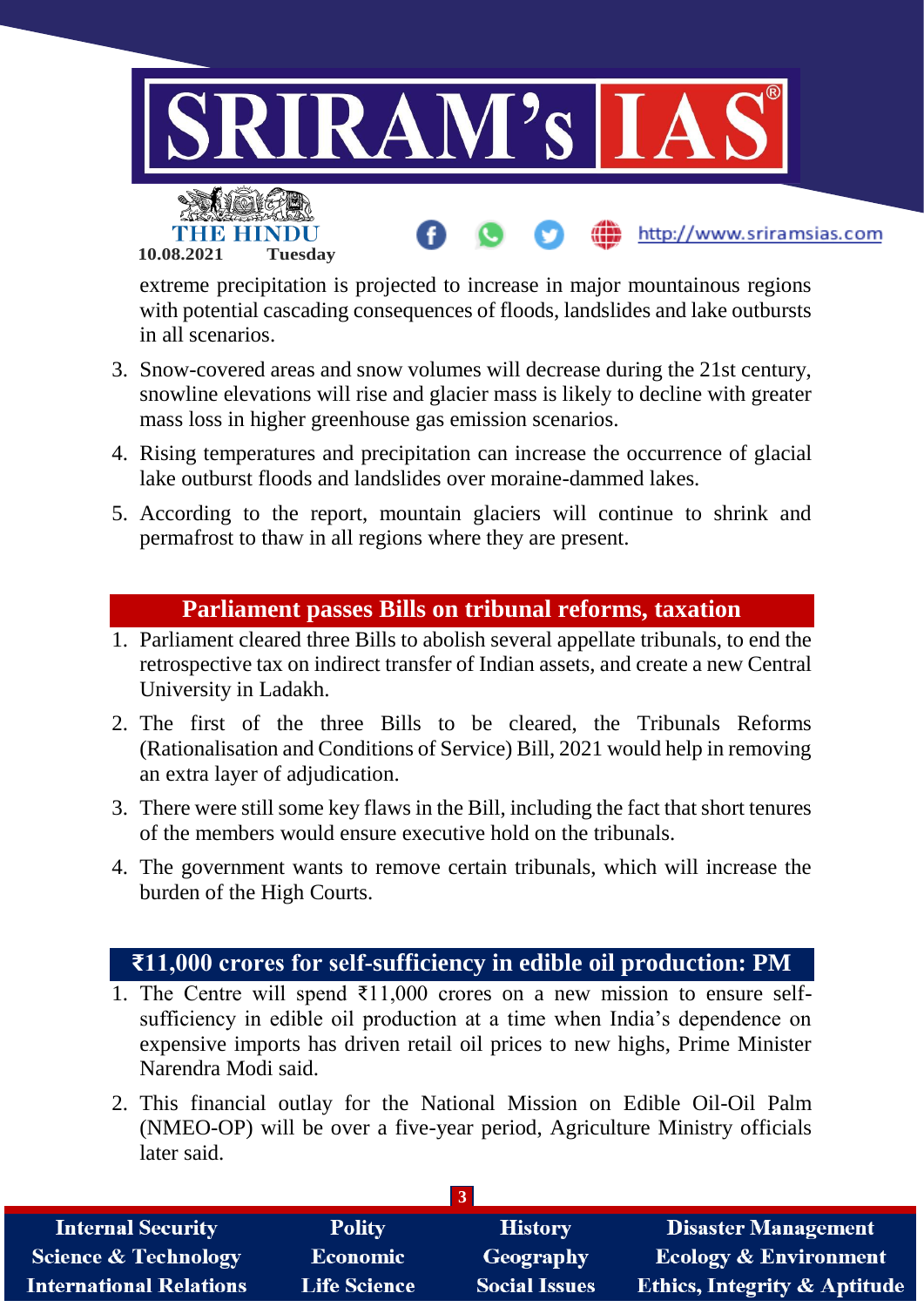

- 3. Today, when India is being recognised as a major agricultural exporting country, then it is not appropriate for us to depend on imports for our edible oil needs. The share of imported palm oil is more than 55%.
- 4. The thousands of crores that we have to give to others abroad to buy edible oil should be given to the farmers of the country only. PM named north-eastern India and the Andaman and Nicobar Islands as prime locations for oil palm cultivation.

#### **Rise in yield**

- 1. The NMEO-OP's predecessor was the National Mission on Oil Seeds and Oil Palm, which was launched at the fag end of the UPA government's tenure and later merged with the National Food Security Mission.
- 2. Laying out its achievements in May 2020, the Agriculture Ministry said oilseed production had grown 35% from 27.5 million tonnes in 2014-15 to 37.3 million tonnes by 2020-21. Although oilseed acreage rose only 8.6% over that six-year period, yields rose more than 20%.

## **Govt. delaying Collegium recommendations, says SC**

- 1. The Centre's delay, for months and years on end, to act on the recommendations of the Collegium and appoint judges to High Courts has affected the early adjudication of important cases, especially high-stake commercial issues, the Supreme Court lashed out in order.
- 2. The Delhi High Court will be with less than 50% judges in a week's time, having only 29 judges out of a strength of 60 judges.
- 3. The recommendations take months and years to reach the Collegium and thereafter months and years no decisions are taken post the Collegium. The judicial institution of the High Courts is manned by a number of judges where it will become almost impossible to have an early adjudication even on important issues.
- 4. The court said the government "must realise" that an adequate number of judges is a 'necessity' for early adjudication of commercial disputes. The order was passed in an appeal involving a government investigation arising from anti-dumping proceedings.

| <b>Internal Security</b>        | <b>Polity</b>       | <b>History</b>       | <b>Disaster Management</b>              |
|---------------------------------|---------------------|----------------------|-----------------------------------------|
| <b>Science &amp; Technology</b> | <b>Economic</b>     | Geography            | <b>Ecology &amp; Environment</b>        |
| <b>International Relations</b>  | <b>Life Science</b> | <b>Social Issues</b> | <b>Ethics, Integrity &amp; Aptitude</b> |